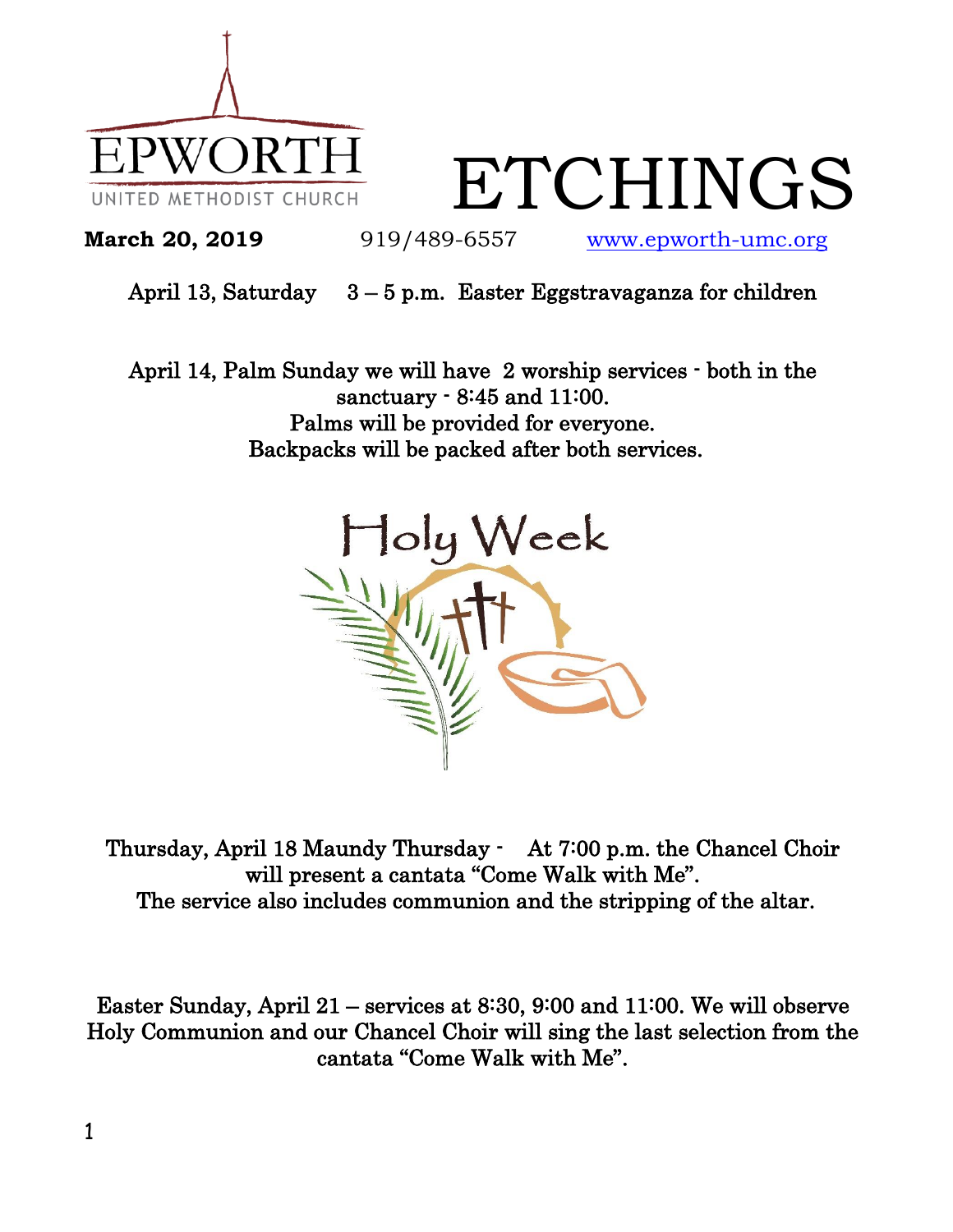## WORSHIP March 24, 2019 Third Sunday in Lent

### 8:30 and 11:00 WORSHIP

Sermon: Rev. Karen H. Whitaker Scripture: Isaiah 55: 1-9, Psalm 63: 1-8, 1 Corinthians 10: 1-13, Luke 13: 1-9 Music: Hymns: Guide Me, O Thou Great Jehovah Rock of Ages Lift Every Voice and Sing Response Hymn at 8:30 There Is Something about That Name Response (11:00) Ave Verum by W. A. Mozart Chancel Choir Offertory (11:00) When I Survey the Wondrous Cross Epworth Orchestra arr. J. Bolt

Benediction Response (11:00) The Lord Bless You and Keep You

#### 9:00 WORSHIP

Sermon: Rev. Dr. Sangwoo Kim Scripture: Isaiah 55: 1-9 Songs: 10,000 Reasons I'll Fly Away Open Our Eyes, Lord I Will Follow LITURGISTS 8:30 Maureen Oakes 11:00 Jung Choi GREETERS Sue and Al Stutz USHERS Bob Hodgins, Al West, Johnie Joyce, Jay Hallan ACOLYTE Ian Kim CRUCIFER Ben Engel YOUTH READER Katherine Lantzy BUS DRIVER Larry Reeves **SOUND TECHNICIAN** 9:00 Lewis Bass IV 11:00 Chuck Darr ALTAR GUILD Juliet and Chris Thomas, Susan Armour COUNTERS Susan Armour, Judy Daymont ALTAR FLOWERS are given to the glory of God and in honor of the hardworking women of the Epworth UMW.

#### CHURCH STAFF

| Rev. Karen H. Whitaker, Senior Pastor                                                       | 919-210-6839 (cell) kwhitaker@epworth-umc.org |
|---------------------------------------------------------------------------------------------|-----------------------------------------------|
| Rev. Dr. Sangwoo Kim, Pastor/Spiritual Formation 919-627-1357(cell) sangwoo@epworth-umc.org |                                               |
| Meg Bass, Financial Manager                                                                 | mbass@epworth-umc.org                         |
| Dona Gamble, Administrative Secretary                                                       | dgamble@epworth-umc.org                       |
| David Lewis, Director of Music                                                              | dlewis@epworth-umc.org                        |
| Rev. Amanda Wilson, Coordinator/Children's Min.                                             | 919-698-5284 (cell) awilson@epworth-umc.org   |
| Carie Dupree, Coordinator of Youth Ministries                                               | 318-990-9730 (cell) cdupree@epworth-umc.org   |
| Dr. Fred Ibberson, Organist                                                                 | fred.ibberson@gmail.com                       |
| Leigh Furman, Preschool Director                                                            | 919-489-6098 director@epworth-preschool.org   |
| Theresa Shebalin, Nursery Director                                                          |                                               |
| <i>Marlin Lennon, Sexton</i>                                                                |                                               |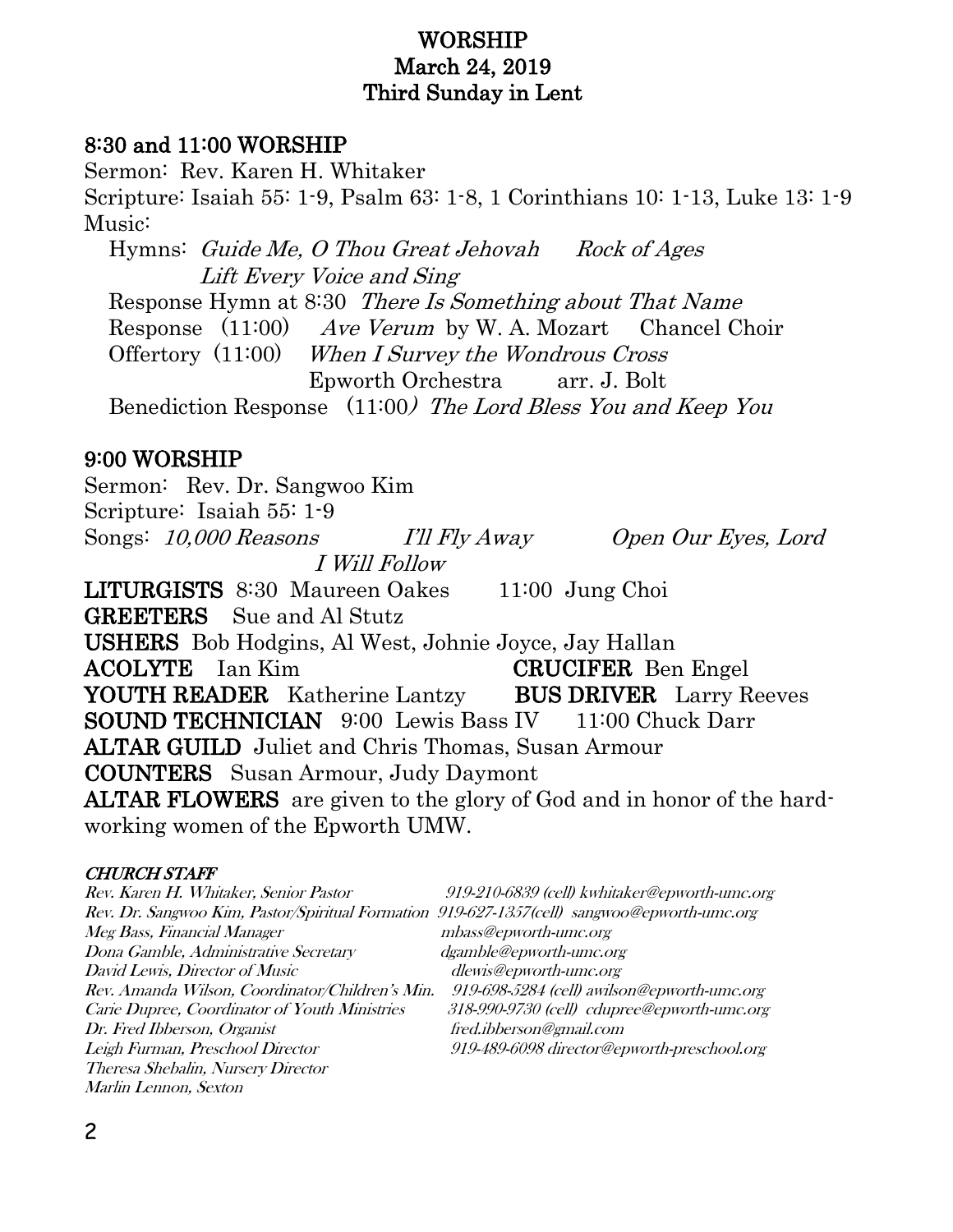# **FROM THE TRUSTEES TO THE EPWORTH CHURCH FAMLY**

Construction on the roundabout has begun. This has caused an additional inordinate amount of traffic over the church driveway and parking lot by persons using the church property as a cut-through from Hope Valley Road to University Drive. In an effort to protect the children and parishioners using our facilities, it will be necessary to close the drive at the point it intersects the parking lot at certain times of the day. IT WILL BE OPEN DURING SUNDAY SERVICES AND OTHER SPECIAL EVENTS. Therefore please use the lower parking lot by way of Oxford Drive. Changes in this procedure will more than likely be made as we try to balance all of the needs of the congregation. PLEASE BE PATIENT. Once other parties get used to the idea that our property is not to be used as a shortcut, we may be able to alter the procedure. There will be a key in the church office to handle unusual situations.

LOVING HANDS MEAL The next Loving Hands Meal at Urban Ministries is April 14. The sign-up sheet for bringing Chicken Dressing Casserole, French bread, sliced peaches, brownies, and garden salad will be in the Narthex and Farthex, Sunday, March 24. Casseroles, bread, and brownies can be put in the church kitchen freezer. We greatly appreciate the congregation's help with this mission. Contact Judy Bolt, [gajbolt64@gmail.com](mailto:gajbolt64@gmail.com) or 919-384-2289.

CROP WALK April 7th is the date for the 2019 CROP Walk. Outreach will have a table in the Farthex for information and sign up. Again this year you can both register and donate online. Please go to website below to do so <https://www.crophungerwalk.org/durhamnc/Team/View/95867/EpworthUMC>

 If you are looking for someone to sponsor our current walkers are: Beth Armbruster, Sidney Anderson, Carie Dupree, Bill Matteson...check next week for more walkers.If you have any questions, contact Bill Matteson [whmatteson@gmail.com](mailto:whmatteson@gmail.com)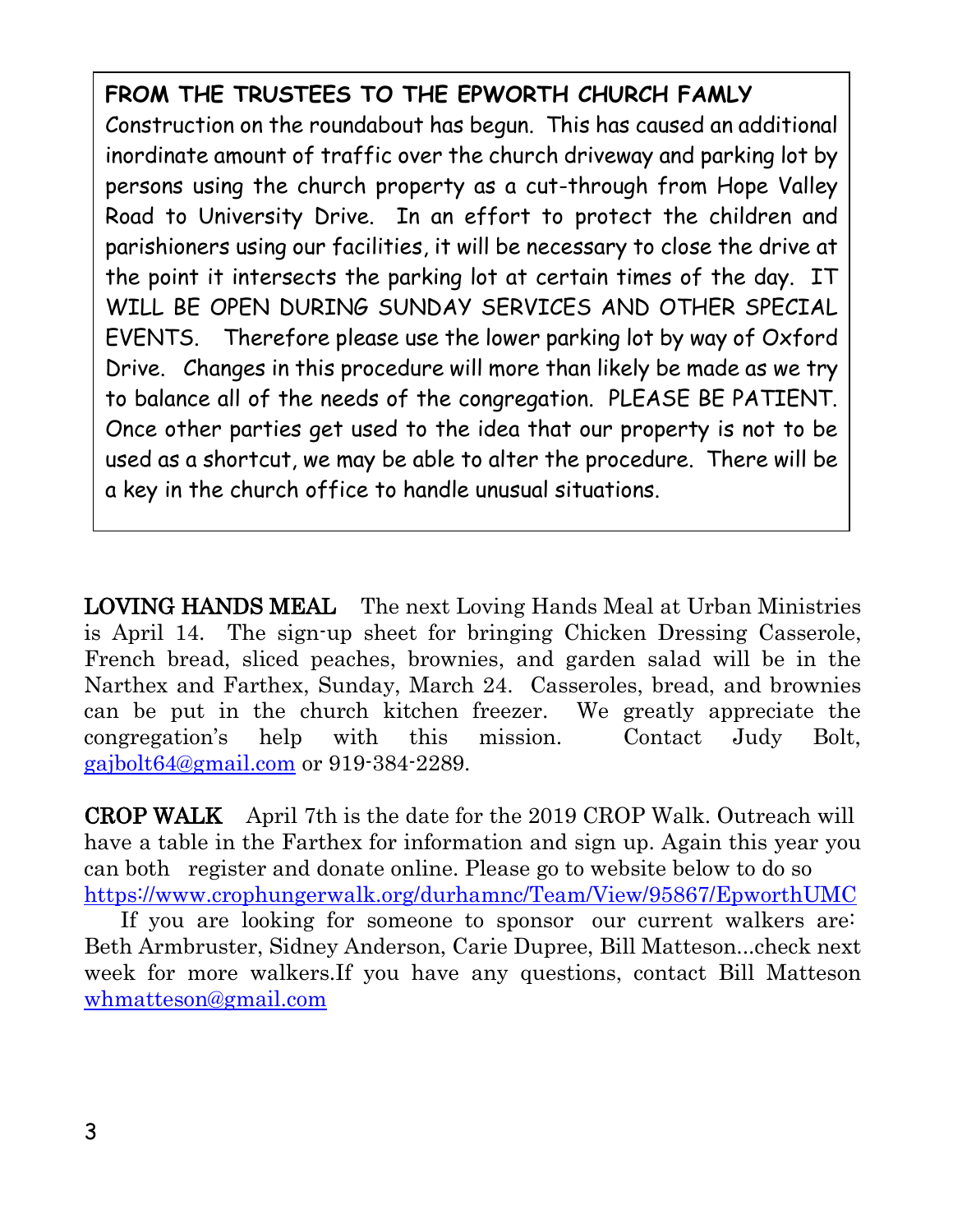MEMORIAL SERVICE FOR LORRAINE CLARK will be Saturday, March 30 at 2:00 p.m. at The Forest at Duke, followed by a reception.

EASTER EGGSTRAVAGANZA is Saturday, April 13 from 3-5pm, rain or shine. Invite all the children you know! Children's Council requests your donations of nut-free candy, empty plastic eggs, and empty egg cartons to the labeled box in the "farthex." Thanks .



DIAPERS NEEDED - ALL SIZES, but especially SIZE 5 …The United Methodist Women are collecting diapers for the Diaper Bank from now until THIS SUNDAY, March 23. Please put "DIAPERS" on your shopping list and bring them to Epworth. Thank you.

# YOUTH

Have you ordered your tulips for Easter? The order form is attached to the e mailed Etchings…and youth are available in the farthex on Sunday to take Your order. Thanks for supporting the youth.

Youth Group meets this Sunday from 5:30 to 7:15.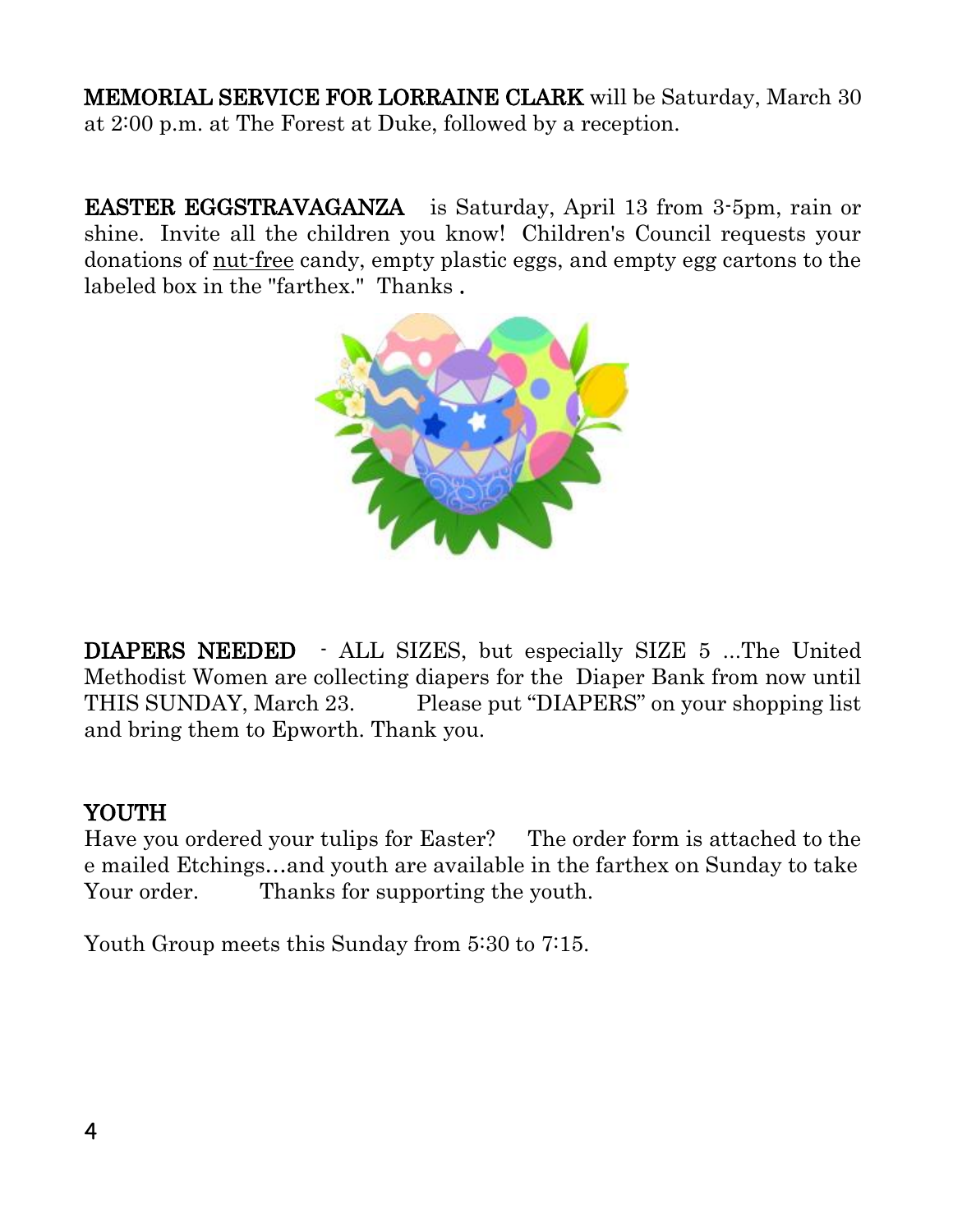\*\*COORDINATOR FOR ALTAR GUILD NEEDED The Worship Committee is looking for someone to serve as a coordinator of the Altar Guild. Someone is needed to provide training and instructions to those who volunteer to serve on the Altar Guild. This person will review the duties of the members and relay this information to the others. The coordinator will help secure individuals to help serve. It would be good to have someone with previous altar guild experience (but not necessary) to assume this role.

 So what does the altar guild do? The members of the altar guild prepare the sanctuary for the various services and straighten-up afterward. They place the appropriate paraments; make sure the flowers are in place; change the candles when needed; collect and replenish registration sheets after the services; rearrange the hymnals, Bibles, and envelopes after use; dust the altar and narthex furniture including the piano; polish brass plates on the doors; and decorate the sanctuary for special services. The coordinator prepares the monthly schedule of members (2 each month) to serve and notifies the members of any special services such as funerals and weddings.

\*\*COORDINATOR FOR USHERS NEEDED The Worship Committee is looking for someone to serve as a coordinator of the ushers. Someone is needed to provide training and instructions to those who volunteer to serve as ushers whether for regular services or special services and programs. This person will review the duties of the ushers and relay this information to the others. The coordinator will help secure individuals to help serve. It would be good to have someone with previous usher experience (but not necessary) to assume this role.

 What is the role of the ushers? The ushers provide assistance to the members of the congregation as they arrive for church services and programs. The ushers greet the people as they arrive; provide bulletins; open, close, and lock doors as appropriate; provide a degree of security for our services: collect the offering; assist the pastors as needed; direct the congregation for communion; light the candles or the lighter for the acolyte; control the lights or cut out the lights after the services. The coordinator recruits ushers, gives directions, makes certain all services are covered with the needed ushers.

\*\*Please let Kenneth Roberts, Worship Chair, or one of the pastors, know if you can help with either of the above requests. As always, thank you for your willingness to serve Epworth United Methodist Church.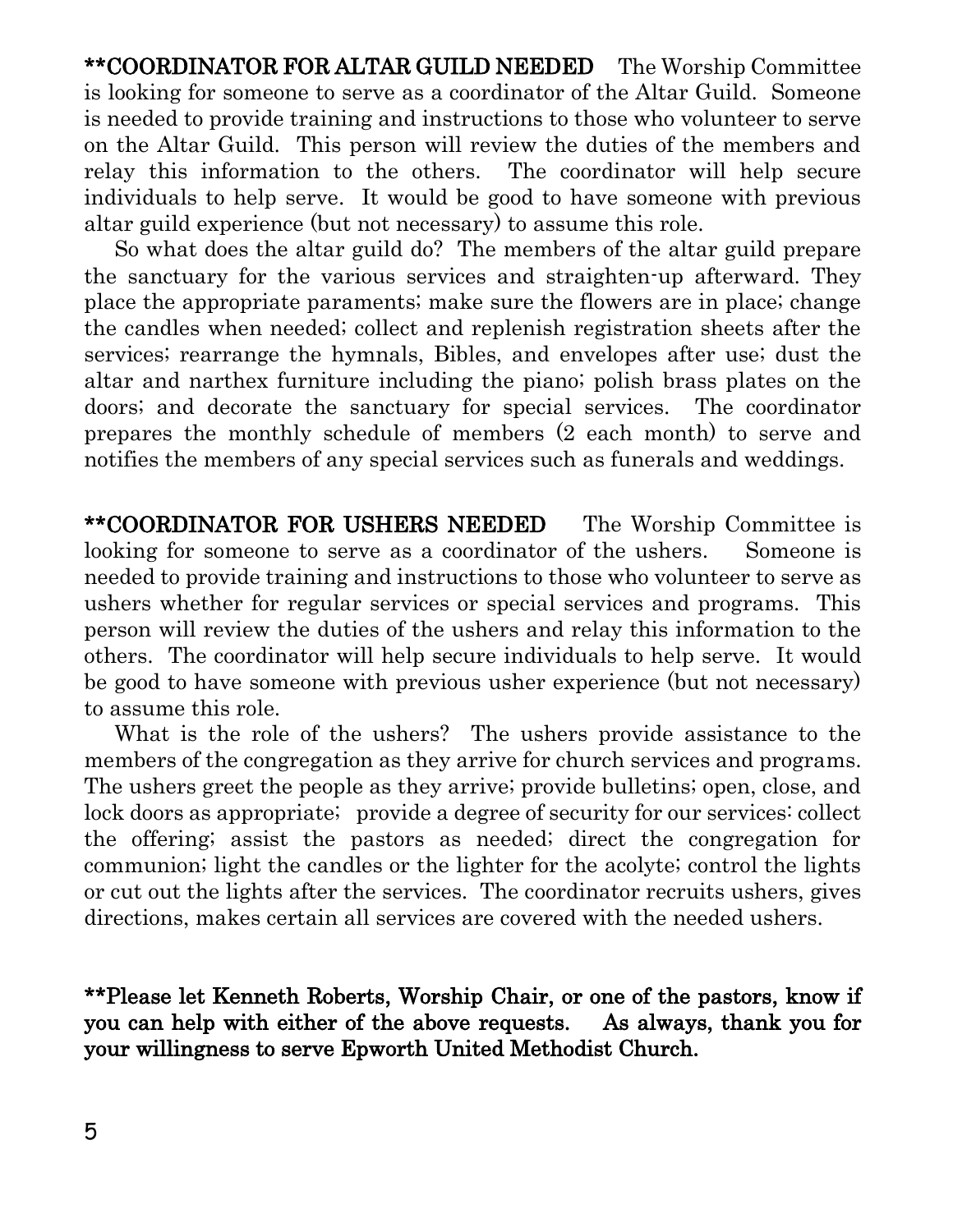# JOURNEYING TOWARD JUSTICE

The Journeying Toward Justice Committee met on Sunday, March 17 to discuss the outcome of the 2019 General Conference. We are disappointed and sad that the Traditional Plan has been adopted as the official position of the UMC. Our General Conference has reaffirmed a discriminatory policy that identifies some of us as "less than." As a Reconciling United Methodist Congregation, Epworth members seek to welcome all persons, regardless of age, race, ethnicities, disabilities, gender, gender identity or sexual orientation. Enriched by our diversity, we are all members of the family of God and equal in His eyes.

There is encouraging news. According to Helen Ryde, the Southeastern Regional Organizer for the Reconciling Ministries Network, one thousand individuals have become new Reconciling Methodists since the end of the 2019 General Conference. Many United Methodists are thinking inclusive thoughts!

More good news: A movement to build an inclusive church is forming across the North Carolina Conference of the UMC. You are encouraged to follow the link below and add your signature to this letter, "Sacred Witness NC: A Call to Action for a Fully Inclusive United Methodist Church."

## <https://goo.gl/forms/f0zJeDJUEuCQoBSh1>

You can also help by liking and sharing this Facebook page: [www.facebook.com/sacredwitnessnc/](http://www.facebook.com/sacredwitnessnc/)

Please consider coming out to deliver these signatures to Bishop Hope Morgan Ward on Thursday, March 28 at 7:00 PM at the Conference Office in Garner. We hope Epworth will be well-represented at this public showing of support for the growing movement for an inclusive UMC. Contact Betty Matteson at [ematteso@gmail.com](mailto:ematteso@gmail.com) if you need a ride, or if you can drive and have room for others.